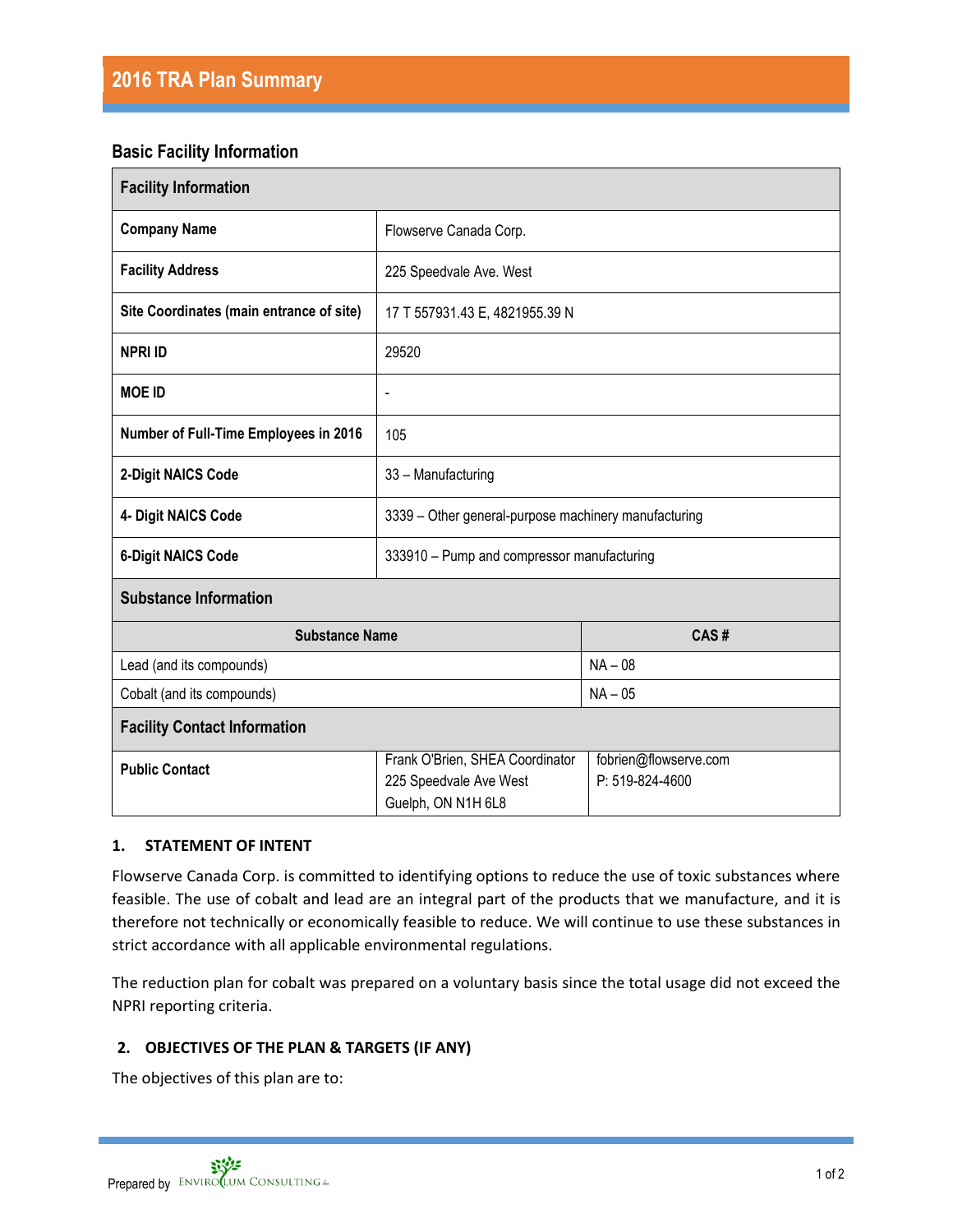- identify potential toxic substance reduction options for lead and cobalt;
- assess the technical and economic feasibility of reduction options, if any are identified; and
- determine which options, if any, are feasible for implementation.

As part of the continual improvement practices at the facility, technical advances will be monitored for new opportunities to reduce the use of cobalt and lead at the facility.

## **3. DESCRIPTION OF WHY THE TOXIC SUBSTANCE IS USED OR CREATED**

Lead is required for the properties it imparts to the alloy of the castings used to produce parts that have specifications based on customer requirements and have been selected for use in order to meet industry, quality, and safety standards.

Cobalt is a trace element that forms the stainless steel material used to produce parts that have specifications based on customer requirements and have been selected for use in order to meet industry, quality, and safety standards. Stainless steel will always have traces of cobalt.

Neither lead nor cobalt are created at the facility.

## **4. OPTIONS TO BE IMPLEMENTED (OR STATEMENT THAT NONE ARE TO BE IMPLEMENTED)**

The facility currently does not plan to implement any reduction options since no new opportunities for reduction were identified. Technical and economic feasibility analysis are not included in the plan since no reduction option was identified.

The facility will continue to make improvements to processes and programs where feasible.

### **5. ESTIMATED REDUCTIONS UNDER THE OPTIONS SELECTED (IF ANY)**

Not applicable.

### **6. TIMELINES FOR ACHIEVING ESTIMATED REDUCTION (IF ANY)**

Not applicable.

### **7. CONTENTS OF THIS PLAN SUMMARY REFLECTS PLAN**

This Plan Summary accurately reflects the Toxic Substance Reduction Plans dated December 20, 2017, prepared for the substances listed in Section 1.0 of this Summary.

### **8. COPY OF CERTIFICATIONS**